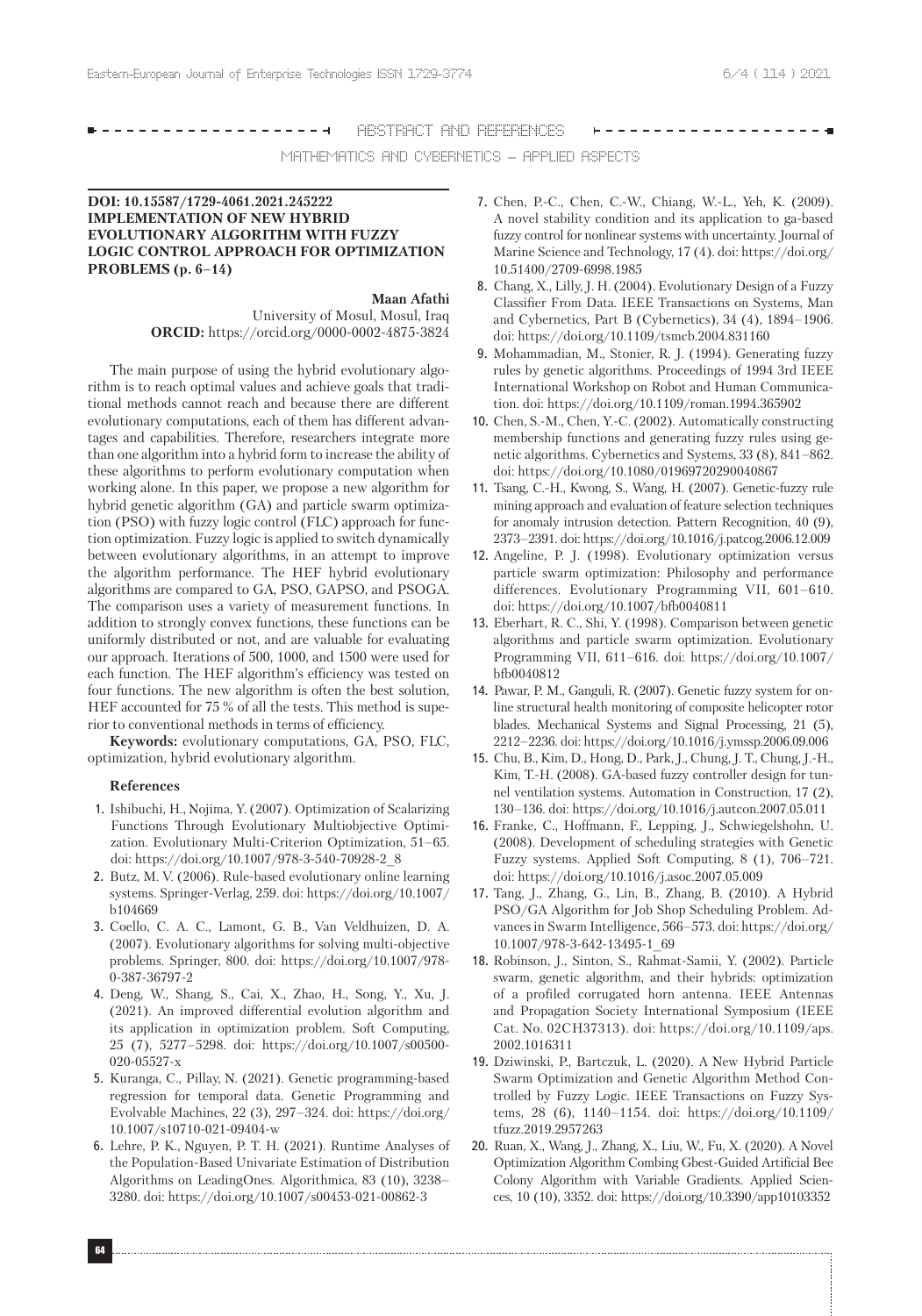- 21. Gao, W., Liu, S. (2012). A modified artificial bee colony algorithm. Computers & Operations Research, 39 (3), 687–697. doi: https://doi.org/10.1016/j.cor.2011.06.007
- 22. Xue, Y., Jiang, J., Zhao, B., Ma, T. (2017). A self-adaptive artificial bee colony algorithm based on global best for global optimization. Soft Computing, 22 (9), 2935–2952. doi: https://doi.org/10.1007/s00500-017-2547-1

# **DOI: 10.15587/1729-4061.2021.234915 DEVELOPMENT OF AN ENHANCED SCATTER SEARCH ALGORITHM USING DISCRETE CHAOTIC ARNOLD'S CAT MAP (p. 15–20)**

### **Amaal Ghazi Hamad Rafash**

Al Ma'moon University College, Baghdad, Iraq **ORCID:** https://orcid.org/0000-0001-5237-9081

**Enas Mohammed Hussein Saeed** Al-Mustansiriyah University, Baghdad, Iraq **ORCID:** https://orcid.org/0000-0002-1974-6166

#### **Al-Sharify Mushtaq Talib**

Taras Shevchenko National University of Kyiv, Kyiv, Ukraine **ORCID:** https://orcid.org/0000-0002-9818-3612

Solving optimization problems is an ever-growing subject with an enormous number of algorithms. Examples of such algorithms are Scatter Search (SS) and genetic algorithms. Modifying and improving of algorithms can be done by adding diversity and guidance to them. Chaotic maps are quite sensitive to the initial point, which means even a very slight change in the value of the initial point would result in a dramatic change of the sequence produced by the chaotic map Arnold's Cat Map. Arnold's Cat Map is a chaotic map technique that provides long non-repetitive random-like sequences.

Chaotic maps play an important role in improving evolutionary optimization algorithms and meta-heuristics by avoiding local optima and speeding up the convergence. This paper proposes an implementation of the scatter search algorithm with travelling salesman as a case study, then implements and compares the developed hyper Scatter Arnold's Cat Map Search (SACMS) method against the traditional Scatter Search Algorithm. SACMS is a hyper Scatter Search Algorithm with Arnold's Cat Map Chaotic Algorithm. Scatter Arnold's Cat Map Search shows promising results by decreasing the number of iterations required by the Scatter Search Algorithm to get an optimal solution(s). Travelling Salesman Problem, which is a popular and wellknown optimization example, is implemented in this paper to demonstrate the results of the modified algorithm Scatter Arnold's Cat Map Search (SACMS). Implementation of both algorithms is done with the same parameters: population size, number of cities, maximum number of iterations, reference set size, etc. The results show improvement by the modified algorithm in terms of the number of iterations required by SS with an iteration reduction of 10–46 % and improvements in time to obtain solutions with 65 % time reduction.

**Keywords:** scatter search, Arnold's cat map, chaotic, TSP, metaheuristic, optimization problems.

### **References**

1. AlObaidi, A. T. S., Hamad, A. G. (2010). BSA: A Hybrid Bees' Simulated Annealing Algorithm To Solve Optimiza-

tion & NP-Complete Problems. Engineering And Technology Journal, 28 (2), 271–281.

- 2. Saeed, E. M. H., Hammood, B. A. (2021). Estimation and evaluation of Students' behaviors in E-learning Environment using adaptive computing. Materials Today: Proceedings. Elsevier. doi: http://doi.org/10.1016/j.matpr.2021.04.519
- 3. Woźniak, M., Połap, D. (2017). Hybrid neuro-heuristic methodology for simulation and control of dynamic systems over time interval. Neural Networks, 93, 45–56. doi: http:// doi.org/10.1016/j.neunet.2017.04.013
- 4. Brociek, R., Słota, D. (2016). Application and comparison of intelligent algorithms to solve the fractional heat conduction inverse problem. Information Technology And Control, 45 (2), 184–194. doi: http://doi.org/10.5755/j01.itc. 45.2.13716
- 5. AlSudani, H. A., Hussain, E. M., Khalil, E. A. (2020). Classification the Mammograms Based on Hybrid Features Extraction Techniques Using Multilayer Perceptron Classifier. Al-Mustansiriyah Journal of Science, 31 (4), 72–79. doi: http://doi.org/10.23851/mjs.v31i4.902
- 6. Stallings, W. (2013). Cryptography and Network Security: Principles and Practice. Pearson, 752.
- 7. Bassham, L. E., Rukhin, A. L., Soto, J., Nechvatal, J. R., Smid, M. E., Barker, E. B. et. al. (2010). A statistical test suite for random and pseudorandom number generators for cryptographic applications. Gaithersburg, 131. doi: http:// doi.org/10.6028/nist.sp.800-22r1a
- 8. Brown, R. G. (2020). Dieharder: A Random Number Test Suite. Available at: http://webhome.phy.duke.edu/~rgb/ General/dieharder.php
- 9. Saeed, E. M. H., Hammood, B. A. (2021). Article Review: Survey Fuzzy Logic and Aprior Algorithms Employed for E-learning Environment. Turkish Journal of Computer and Mathematics Education, 12 (9), 1393–1402.
- 10. Brownlee, J. (2012). Clever Algorithms: Nature-Inspired Programming Recipes. Lulu, 436.
- 11. Borisenko, A., Gorlatch, S. (2018). Comparing GPU-parallelized metaheuristics to branch-and-bound for batch plants optimization. The Journal of Supercomputing, 75 (12), 7921–7933. doi: http://doi.org/10.1007/s11227-018-2472-9
- 12. Abdulelah, A. J., Shaker, K., Sagheer, A. M., Jalab, H. A. (2017). A Dynamic Scatter Search Algorithm for Solving Traveling Salesman Problem. 9th International Conference on Robotic, Vision, Signal Processing and Power Applications. Lecture Notes in Electrical Engineering LNEE. Singapore: Springer, 398, 117–124. doi: http://doi.org/ 10.1007/978-981-10-1721-6\_13
- 13. Sagheer, A. M., Sadiq, A. T., Ibrahim, M. S. (2012). Improvement of scatter search using Bees Algorithm. 2012 6th International Conference on Signal Processing and Communication Systems. Gold Coast. doi: http://doi.org/10.1109/ icspcs.2012.6507943
- 14. Souza, D. S., Santos, H. G., Coelho, I. M. (2017). A Hybrid Heuristic in GPU-CPU Based on Scatter Search for the Generalized Assignment Problem. Procedia Computer Science, 108, 1404–1413. doi: http://doi.org/10.1016/ j.procs.2017.05.188
- 15. Prerna, D., Bhawna, K. (2015). Image Encryption Using Arnold's Cat Map and Logistic Map for Secure Transmission. International Journal of Computer Science and Mobile Computing, 4 (6), 194–199.
- 16. Shrivastava, S. (2011). A Novel 2D Cat Map based Fast Data Encryption Scheme. International Journal of Electronics and Communication Engineering, 4 (2), 217–223.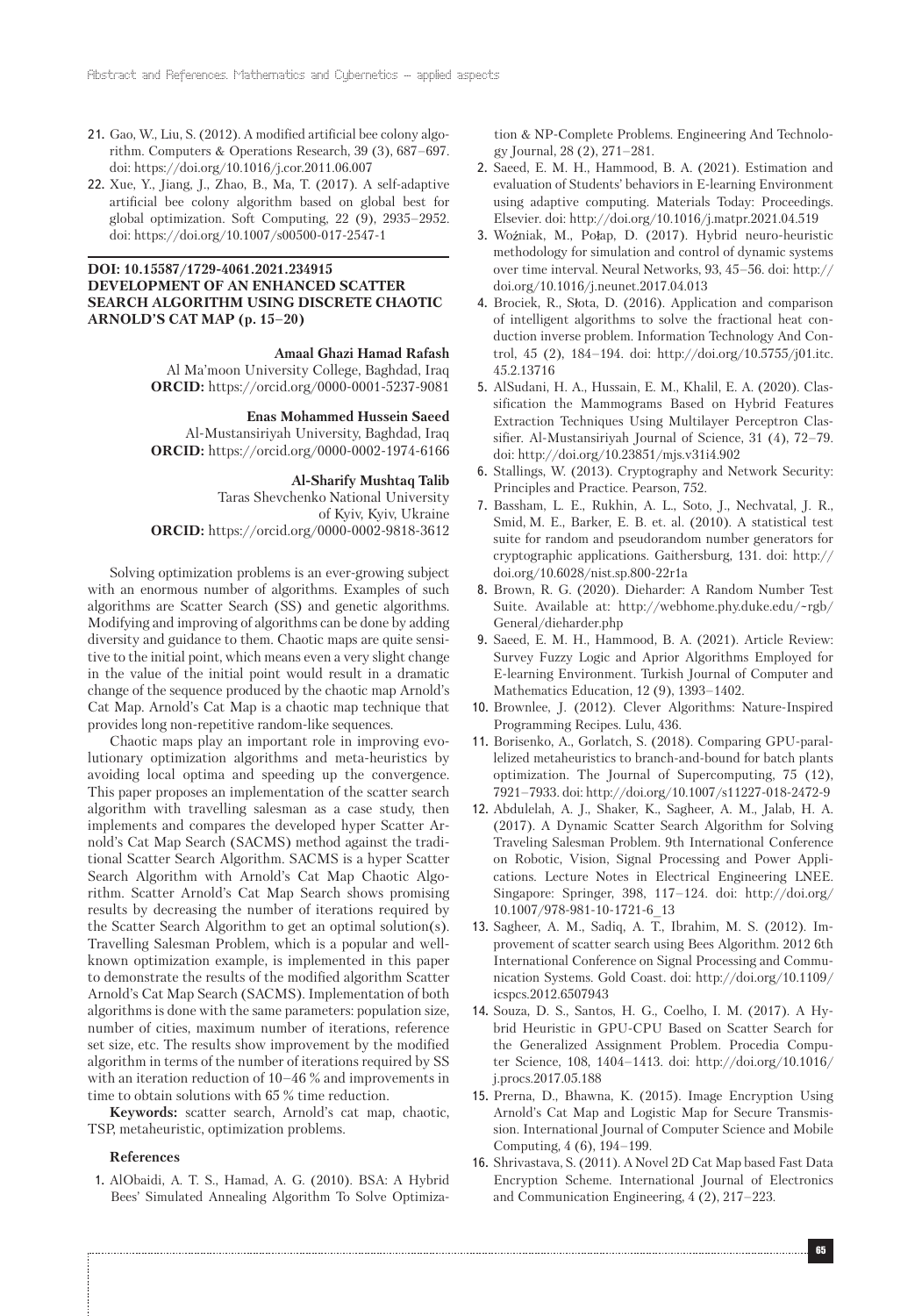- 17. Meymand, M. Z., Rashidinejad, M., Khorasani, H., Rahmani, M., Mahmoudabadi, A. (2012). An Implementation of Modified Scatter Search Algorithm to Transmission Expansion Planning. Turkish Journal of Electrical Engineering Computer Sciences, 20 (1), 1206–1219.
- 18. Laguna, M., Martí, R. (2003). Scatter Search Methodology and Implementations in C. Research/Computer Science Interfaces Series ORCS Vol. 24. Erratum E1. Springer. doi: http://doi.org/10.1007/978-1-4615-0337-8
- 19. Yas, R. M. (2017). Permuting Convergence Overcoming of Genetic Algorithm Using Arnold Cat Map. International Journal of Science and Research, 6 (5), 2588–2590.
- 20. AlObaidi, A. T. S., Hamad, A. G. (2012). Exploration-Balanced Bees Algorithms to Solve Optimization and NP-Complete Problems. International Journal of Research and Reviews in Soft and Intelligent Computing, 2 (1), 108–113.
- 21. Mohammed, R. S., Hussien, E. M., Mutter, J. R. (2016). A novel technique of privacy preserving association rule mining. 2016 Al-Sadeq International Conference on Multidisciplinary in IT and Communication Science and Applications (AIC-MITCSA), 1–6. doi: http://doi.org/10.1109/ aic-mitcsa.2016.7759930
- 22. Gilbert, N. (1993). Analyzing Tabular Data: Loglinear and Logistic Models for Social Researchers. London: UCL Press, 196.
- 23. Dorian, G. (2004). Natural Algorithms for Optimisation Problems. Imperial College, 143.
- 24. Yas, R. M., Hashem, S. H. (2020). Unequal clustering and scheduling in Wireless Sensor Network using Advance Genetic Algorithm. Journal of Physics: Conference Series, 1530, 012076. doi: http://doi.org/10.1088/1742- 6596/1530/1/012076
- 25. Yas, R. M., Hashem, S. H. (2020). A Survey on Enhancing Wire/Wireless Routing Protocol Using Machine Learning Algorithms. IOP Conference Series: Materials Science and Engineering, 870, 012037. doi: http://doi.org/10.1088/1757- 899x/870/1/012037

### **DOI: 10.15587/1729-4061.2021.245010 BUILDING A MATHEMATICAL MODEL AND AN ALGORITHM FOR TRAINING A NEURAL NETWORK WITH SPARSE DIPOLE SYNAPTIC CONNECTIONS FOR IMAGE RECOGNITION (p. 21–27)**

### **Vasyl Lytvyn**

Lviv Polytechnic National University, Lviv, Ukraine **ORCID:** https://orcid.org/0000-0002-9676-0180

### **Roman Peleshchak**

Lviv Polytechnic National University, Lviv, Ukraine **ORCID:** https://orcid.org/0000-0002-0536-3252

#### **Ivan Peleshchak**

Lviv Polytechnic National University, Lviv, Ukraine **ORCID:** https://orcid.org/0000-0002-7481-8628

#### **Oksana Cherniak**

Drohobych Ivan Franko State Pedagogical University, Drohobych, Ukraine **ORCID:** https://orcid.org/0000-0001-6034-1016

#### **Lyubomyr Demkiv**

Lviv Polytechnic National University, Lviv, Ukraine **ORCID:** https://orcid.org/0000-0002-2802-3461

Large enough structured neural networks are used for solving the tasks to recognize distorted images involving computer systems. One such neural network that can completely restore a distorted image is a fully connected pseudospin (dipole) neural network that possesses associative memory. When submitting some image to its input, it automatically selects and outputs the image that is closest to the input one. This image is stored in the neural network memory within the Hopfield paradigm. Within this paradigm, it is possible to memorize and reproduce arrays of information that have their own internal structure.

In order to reduce learning time, the size of the neural network is minimized by simplifying its structure based on one of the approaches: underlying the first is «regularization» while the second is based on the removal of synaptic connections from the neural network. In this work, the simplification of the structure of a fully connected dipole neural network is based on the dipole-dipole interaction between the nearest adjacent neurons of the network.

It is proposed to minimize the size of a neural network through dipole-dipole synaptic connections between the nearest neurons, which reduces the time of the computational resource in the recognition of distorted images. The ratio for weight coefficients of synaptic connections between neurons in dipole approximation has been derived. A training algorithm has been built for a dipole neural network with sparse synaptic connections, which is based on the dipole-dipole interaction between the nearest neurons. A computer experiment was conducted that showed that the neural network with sparse dipole connections recognizes distorted images 3 times faster (numbers from 0 to 9, which are shown at 25 pixels), compared to a fully connected neural network.

**Keywords:** mathematical model, neural network, sparse dipole synaptic connections, image recognition.

### **References**

- 1. Peleshchak, I., Peleshchak, R., Lytvyn, V., Kopka, J., Wrzesien, M., Korniak, J. et. al. (2020). Spectral Image Recognition Using Artificial Dynamic Neural Network in Information Resonance Mode. Artificial Intelligence and Industrial Applications, 313–322. doi: https://doi.org/10.1007/978-3- 030-51186-9\_22
- 2. Lytvyn, V., Peleshchak, I., Peleshchak, R., Holoshchuk, R. (2018). Detection of multispectral input images using nonlinear artificial neural networks. 2018 14th International Conference on Advanced Trends in Radioelecrtronics, Telecommunications and Computer Engineering (TCSET). doi: https://doi.org/10.1109/tcset.2018.8336169
- 3. Greenberg, S., Guterman, H. (1996). Neural-network classifiers for automatic real-world aerial image recognition. Applied Optics, 35 (23), 4598. doi: https://doi.org/10.1364/ ao.35.004598
- 4. Andriyanov, N. A., Dementiev, V. E., Kargashin, Y. D. (2021). Analysis of the impact of visual attacks on the characteristics of neural networks in image recognition. Procedia Computer Science, 186, 495–502. doi: https://doi.org/10.1016/ j.procs.2021.04.170
- 5. Simard, P. Y., Steinkraus, D., Platt, J. C. (2003). Best practices for convolutional neural networks applied to visual document analysis. Seventh International Conference on Document Analysis and Recognition, 2003. Proceedings. doi: https://doi.org/10.1109/icdar.2003.1227801
- 6. Zhou, Y., Song, S., Cheung, N.-M. (2017). On classification of distorted images with deep convolutional neural networks. 2017 IEEE International Conference on Acoustics, Speech and Signal Processing (ICASSP). doi: https://doi.org/ 10.1109/icassp.2017.7952349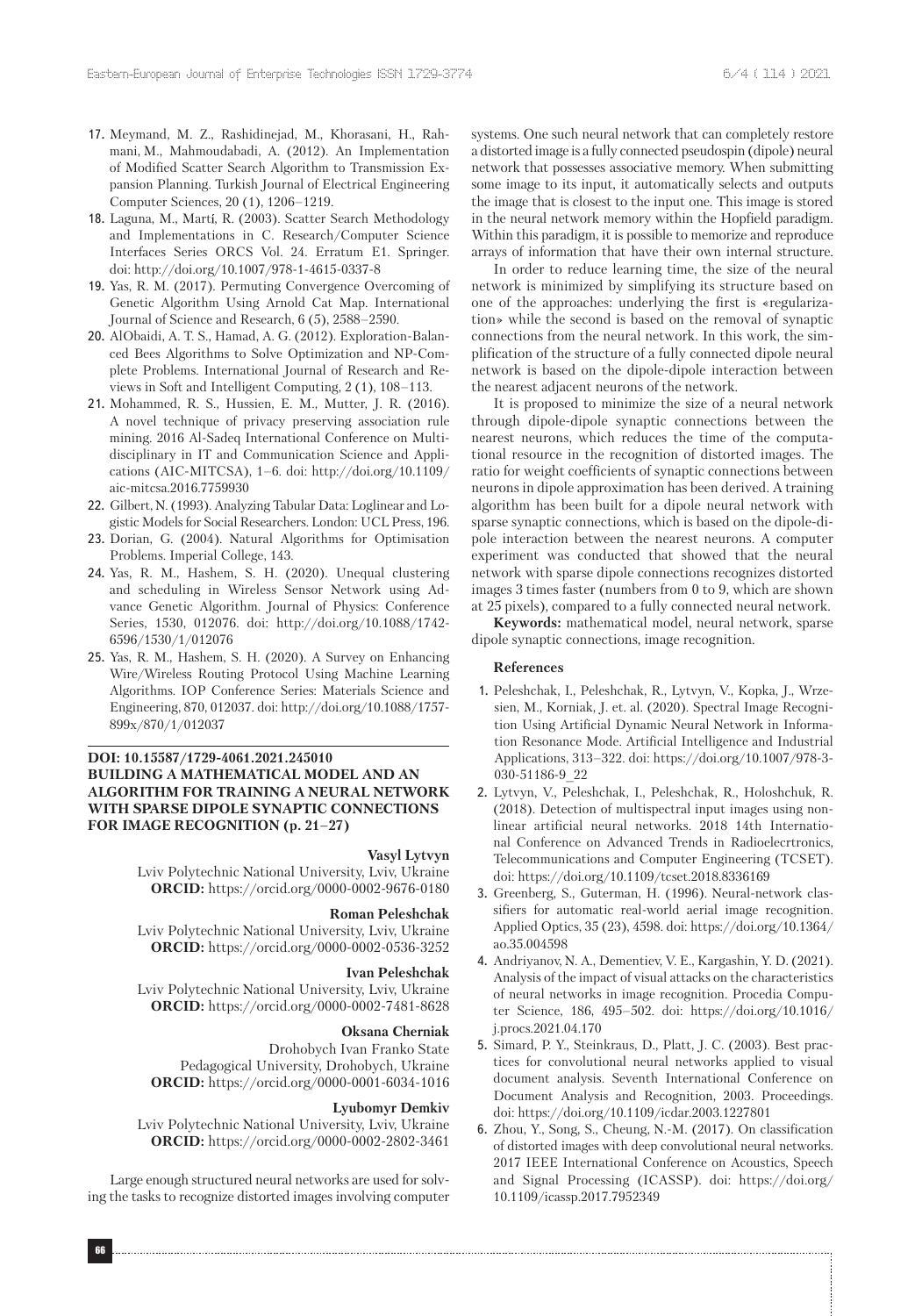- 7. Ha, M., Byun, Y., Kim, J., Lee, J., Lee, Y., Lee, S. (2019). Selective Deep Convolutional Neural Network for Low Cost Distorted Image Classification. IEEE Access, 7, 133030– 133042. doi: https://doi.org/10.1109/access.2019.2939781
- 8. Li, B., Tian, M., Zhang, W., Yao, H., Wang, X. (2021). Learning to predict the quality of distorted-then-compressed images via a deep neural network. Journal of Visual Communication and Image Representation, 76, 103004. doi: https:// doi.org/10.1016/j.jvcir.2020.103004
- 9. Guan, X., Li, F., He, L. (2020). Quality Assessment on Authentically Distorted Images by Expanding Proxy Labels. Electronics, 9 (2), 252. doi: https://doi.org/10.3390/ electronics9020252
- 10. Peleshchak, R., Lytvyn, V., Peleshchak, I., Vysotska, V. (2021). Stochastic Pseudo-Spin Neural Network with Tridiagonal Synaptic Connections. 2021 IEEE International Conference on Smart Information Systems and Technologies (SIST). doi: https://doi.org/10.1109/sist50301.2021.9465998
- 11. Slyadnikov, E. E. (2007). Fizicheskaya model' i associativnaya pamyat' dipol'noy sistemy mikrotrubochki citoskeleta. Zhurnal tehnicheskoy fiziki, 77 (7), 77–86. Availale at: https://journals.ioffe.ru/articles/viewPDF/9173
- 12. Slyadnikov, E. E. (2011). Fizicheskie osnovy, modeli predstavleniya i raspoznavaniya obrazov v mikrotrubochke citoskeleta neyrona. Zhurnal tehnicheskoy fiziki, 81 (12). Availale at: http://journals.ioffe.ru/articles/viewPDF/10478
- 13. Penrouz, R. (2005). Teni razuma: v poiskah nauki o soznanii. Moscow-Izhevsk: IKI, 688. Availale at: http://alpha.sinp. msu.ru/~panov/Penrose-Shadows.pdf
- 14. Hameroff, S. R. (1994). Quantum coherence in microtubules: A neural basis for emergent consciousness? Journal of Consciousness Studies, 1 (1), 91–118. Availale at: https://www.ingentaconnect.com/contentone/imp/jcs/ 1994/00000001/00000001/art00008
- 15. Brown, J. A., Tuszynski, J. A. (1999). A review of the ferroelectric model of microtubules. Ferroelectrics, 220 (1), 141–155. doi: https://doi.org/10.1080/00150199908216213
- 16. Tuszyński, J. A., Hameroff, S., Satarić, M. V., Trpisová, B., Nip, M. L. A. (1995). Ferroelectric behavior in microtubule dipole lattices: Implications for information processing, signaling and assembly/disassembly. Journal of Theoretical Biology, 174 (4), 371–380. doi: https://doi.org/10.1006/ jtbi.1995.0105
- 17. Stebbings, H. (1995). Microtubule-based intracellular transport of organelles. The Cytoskeleton: A Multi-Volume Treatise, 113–140. doi: https://doi.org/10.1016/s1874- 6020(06)80017-0
- 18. Hopfield, J. J. (1982). Neural networks and physical systems with emergent collective computational abilities. Proceedings of the National Academy of Sciences, 79 (8), 2554– 2558. doi: https://doi.org/10.1073/pnas.79.8.2554
- 19. Yurkovych, N. V., Herasimov, O. V., Yurkovych, V. M., Mar'yan, M. I. (2014). Composition of neural networks by hebb algorithm and direct spreading in characters encoding systems. Uzhhorod University Scientific Herald. Series Physics, 36, 161–167. Availale at: http://teib.info/ ?wpfb\_dl=1138
- 20. Chernіak, O., Peleshchak, R., Doroshenko, M. (2020). Reduction of display time of input images by pseudo-spin neural network due to rarefaction of synaptic connections. Modern problems in science. Abstracts of VIII International Scientific and Practical Conference. Prague, 680–686. Availale at: https://isg-konf.com/uk/modern-problems-inscience-ua/

### **DOI: 10.15587/1729-4061.2021.245017 CYBERNETIC ESTIMATION OF RESERVE UTILIZATION EFFICIENCY (p. 28–37)**

**Igor Lutsenko**

Kremenchuk Mykhailo Ostrohradskyi National University, Kremenchuk, Ukraine **ORCID:** https://orcid.org/0000-0002-1959-4684

This study relates to the field of verification of cybernetic estimates of the use of reserves as criteria for the effectiveness of transformative class systems with a continuous supply of a technological product.

The task set here attracted even more attention after the advent of improved approaches that make it possible to automatically change the control trajectories of technological systems in real time. In such cases, the assessment of the current status of the process and the efficiency of stock management has become an integral part of the operation of the management subsystems. Therefore, the development and verification of cybernetic assessment of effectiveness for such control systems is a relevant issue.

The first stage of the reported research involved the development of a cybernetic model of operation with distributed parameters. Four formal features have been proposed. Finding integral functions of these features has made it possible to obtain an idea of some quantitative characteristics of the process while finding the second time-dependent integral characteristic has made it possible to represent the physical and cybernetic parameters of the process.

At the second stage, formulas for calculating the main assessment indicators were proposed; their verification was carried out under three different control trajectories, which showed the adequacy of the devised approach.

The final step was to develop three variations of the efficiency formula, which is calculated at set points in time throughout the entire production cycle.

Thus, cybernetic assessment of the effectiveness of the use of reserves makes it possible to formalize and fully automate the processes of optimization and adaptation of the functional systems of an enterprise.

**Keywords:** continuous process, verification, efficiency system, efficiency criterion, management lever.

#### **References**

- 1. Lutsenko, I., Koval, S., Oksanych, I., Serdiuk, O., Kolomits, H. (2018). Development of structural-parametric optimization method in systems with continuous feeding of technological products. Eastern-European Journal of Enterprise Technologies, 4 (2 (94)), 55–62. doi: https://doi.org/ 10.15587/1729-4061.2018.136609
- 2. Lutsenko, I., Oksanych, I., Koval, S., Rylova, N. (2019). Modeling a Convertor-class Interactive System. 2019 IEEE 39th International Conference on Electronics and Nanotechnology (ELNANO). doi: https://doi.org/10.1109/elnano. 2019.8783271
- 3. Chen, W., Guo, X., Zou, E., Luo, M., Chen, M., Yang, M. et. al. (2020). A continuous and high-efficiency process to separate coal bed methane with porous ZIF-8 slurry: Experimental study and mathematical modelling. Green Energy & Environment, 5 (3), 347–363. doi: https://doi.org/10.1016/ j.gee.2020.04.015
- 4. Sinchuk, O., Sinchuk, I., Beridze, T. (2018). Private commentary to the problem energy security of Ukraine. Elec-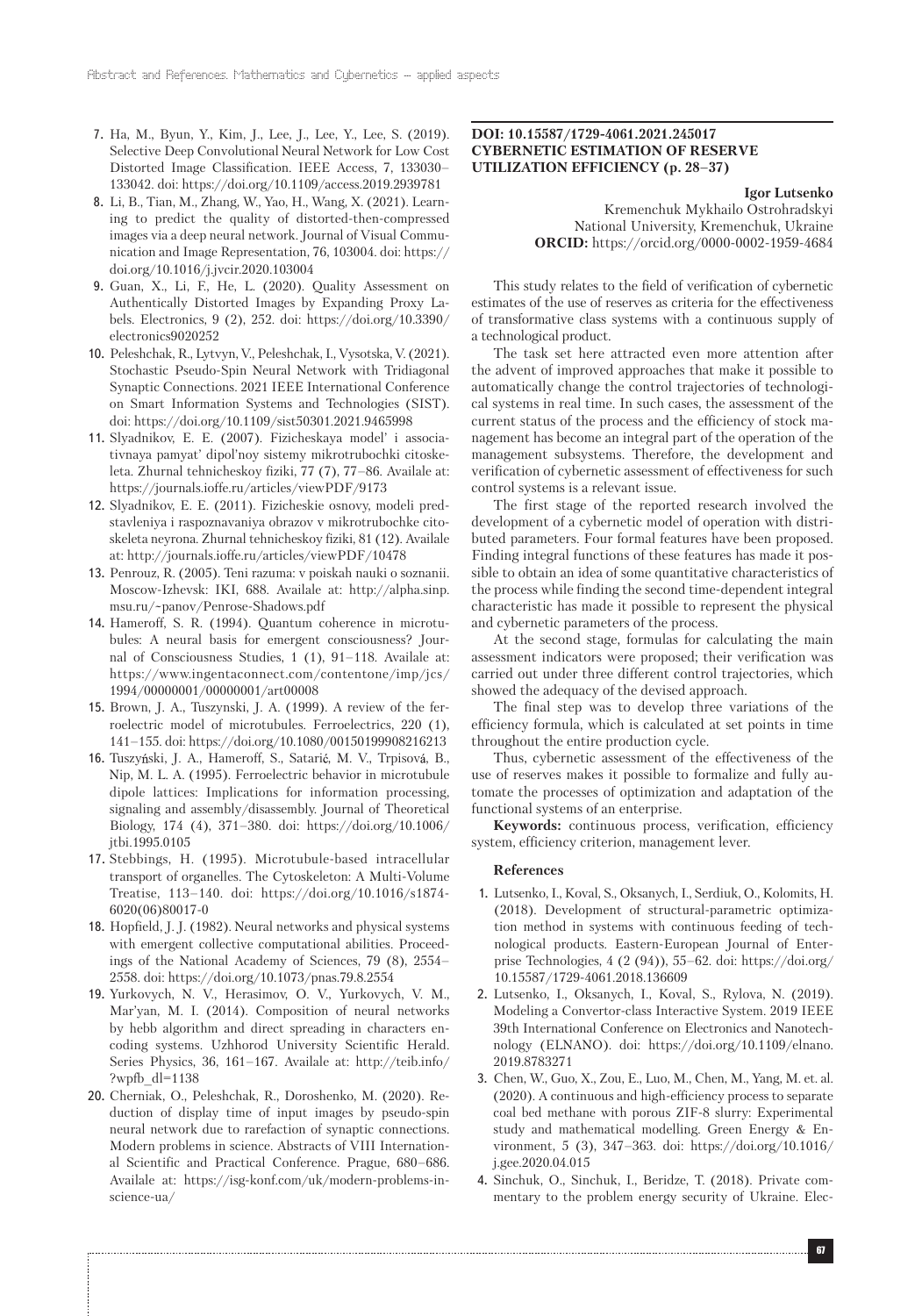tromechanical and energy saving systems, 1 (41), 53–60. doi: https://doi.org/10.30929/2072-2052.2018.1.41.53-60

- 5. Weigler, F., Scaar, H., Franke, G., Mellmann, J. (2017). Optimization of mixed flow dryers to increase energy efficiency. Drying Technology, 35 (8), 985–993. doi: https://doi.org/ 10.1080/07373937.2016.1230627
- 6. Konokh, I. S., Istomina, N. N., Oksanich, A. P. (2019). The search for the optimal control law of processing raw materials by the maximum efficiency criterion. Radioelectronics & Informatics, 1 (84), 10–19. Available at: https://www. ewdtest.com/ri/%E2%84%96184-2019/
- 7. Bianchi, B., Tamborrino, A., Santoro, F. (2013). Assessment of the energy and separation efficiency of the decanter centrifuge with regulation capability of oil water ring in the industrial process line using a continuous method. Journal of Agricultural Engineering, 44 (2s). doi: https://doi.org/10.4081/jae.2013.298
- 8. Konokh, I. (2018). Extreme effective control of continuous raw material processing. Transactions of Kremenchuk Mykhailo Ostrohradskyi National University, 5, 30–38. doi: https://doi.org/10.30929/1995-0519.2018.5.30-38
- 9. Konokh, I. S., Istomina, N. M. (2019). Efficiency Analysis and Optimization of Technological Modes of Drum Drying Stations. Visnyk of Vinnytsia Politechnical Institute, 6 (147), 7–18. doi: https://doi.org/10.31649/1997-9266- 2019-147-6-7-18
- 10. Konokh, I., Oksanych, I., Istomina, N. (2019). Automatic Search Method of Efficiency Extremum for a Multistage Processing of Raw Materials. Lecture Notes in Computational Intelligence and Decision Making, 225–241. doi: https://doi.org/10.1007/978-3-030-26474-1\_17
- 11. Zagirnyak, М., Alieksieieva, I., Konoh, I., Korenkova, T. (2019). Extreme control system for pump complex by the criterion of maximum efficiency. Tekhnichna Elektrodynamika, 2019 (1), 79–84. doi: https://doi.org/10.15407/ techned2019.01.079
- 12. Tytiuk, V. (2016). Analytical determination of the electromechanical system starting process efficiency index with regard to the distributed nature of input products consumption. Eastern-European Journal of Enterprise Technologies, 6 (2 (84)), 51–59. doi: https://doi.org/10.15587/1729-4061.2016.83203
- 13. Lutsenko, I. (2016). Definition of efficiency indicator and study of its main function as an optimization criterion. Eastern-European Journal of Enterprise Technologies, 6 (2 (84)), 24–32. doi: https://doi.org/10.15587/1729-4061.2016.85453
- 14. Lutsenko, I. (2015). Identification of target system operations. development of global efficiency criterion of target operations. Eastern-European Journal of Enterprise Technologies, 2 (2 (74)), 35–40. doi: https://doi.org/10.15587/1729- 4061.2015.38963

# **DOI: 10.15587/1729-4061.2021.244924 DEVELOPMENT OF A METHOD FOR DIFFERENTIAL ANALYSIS OF DATA ON THE ARTERIAL BLOOD OXYGENATION IN HEALTHY ADULTS (p. 37–43)**

### **Gennady Chuiko**

Petro Mohyla Black Sea National University, Mykolaiv, Ukraine **ORCID:** https://orcid.org/0000-0001-5590-9404

### **Yevhen Darnapuk**

Petro Mohyla Black Sea National University, Mykolaiv, Ukraine **ORCID:** https://orcid.org/0000-0002-7099-5344

Monitoring of arterial blood saturation with oxygen (oxygenation) has gained special significance as a result of the COVID-19 pandemic. A new method for computer processing of saturation records (so-called  $SaO<sub>2</sub>$  signals), based on the study of differentials (increments) from signals, was proposed. Finding a differential for a time series involves calculating the difference between the pairs of its adjacent elements. The differential is non-zero only if the elements in a pair are different. The study of differentials together with primary signals for a set of records (20 subjects) shows that the spectrum of observed levels of blood saturation is discrete and limited (from 2 to 10 levels). In addition, changes in saturation levels (switches) occur only between the nearest levels.

New indicators of the variability of blood saturation were proposed. These are the frequencies of saturation level switches (event intensities) and the intervals between them. It was established that these indicators are described by statistical distributions of Poisson and Erlang, respectively. Comparison of new variability indicators with the most reliable statistical – inter-quartile range – indicates that the new indicators also provide for the division of the data set into three subgroups according to the magnitude of variability. This division is statistically significant at a confidence level of 0.99 in both approaches, however, the division into subgroups is slightly different in these methods.

It was shown that the proposed indicators of the variability of  $SaO<sub>2</sub>$  signals are scale-invariant, that is, they do not depend on the length of observation interval. This is a consequence of the fractality of the positions of differentials in the observation interval. The established switch frequencies for subgroups in order of increasing variability are (0.06, 0.11, and 0.20) Hz. These frequencies are manifested on Fourier spectra of differentials of  $SaO<sub>2</sub>$ .

**Keywords:** arterial blood oxygenation, variability, differential analysis, Poisson and Erlang distributions, COVID-19.

#### **References**

- 1. Herrmann, J., Mori, V., Bates, J. H. T., Suki, B. (2020). Modeling lung perfusion abnormalities to explain early COVID-19 hypoxemia. Nature Communications, 11 (1). doi: http://doi.org/10.1038/s41467-020-18672-6
- 2. Kashani, K. B. (2020). Hypoxia in COVID-19: Sign of Severity or Cause for Poor Outcomes. Mayo Clinic Proceedings, 95 (6), 1094–1096. doi: http://doi.org/10.1016/ j.mayocp.2020.04.021
- 3. Xie, J., Covassin, N., Fan, Z., Singh, P., Gao, W., Li, G. et. al. (2020). Association Between Hypoxemia and Mortality in Patients With COVID-19. Mayo Clinic Proceedings, 95 (6), 1138–1147. doi: http://doi.org/10.1016/j.mayocp.2020.04.006
- 4. Hypoxemia (low blood oxygen) (2018). Mayo Clinic. Available at: https://www.mayoclinic.org/symptoms/hypoxemia/ basics/definition/sym-20050930 Last accessed: 21.09.2021
- 5. Niknafs, P., Norouzi, E., Bahman, B. B., Baneshi, M. R. (2015). Can we Replace Arterial Blood Gas Analysis by Pulse Oximetry in Neonates with Respiratory Distress Syndrome who are Treated According to INSURE Protocol? Iranian Journal of Medical Sciences, 40 (3), 264–267. Available at: https:// www.researchgate.net/publication/277080542\_Can\_we\_ Replace\_Arterial\_Blood\_Gas\_Analysis\_by\_Pulse\_Oximetry in Neonates with Respiratory Distress Syndrome who\_are\_Treated\_According\_to\_INSURE\_Protocol Last accessed: 21.09.2021
- 6. Jubran, A. (2015). Pulse oximetry. Critical Care, 19 (1). doi: http://doi.org/10.1186/s13054-015-0984-8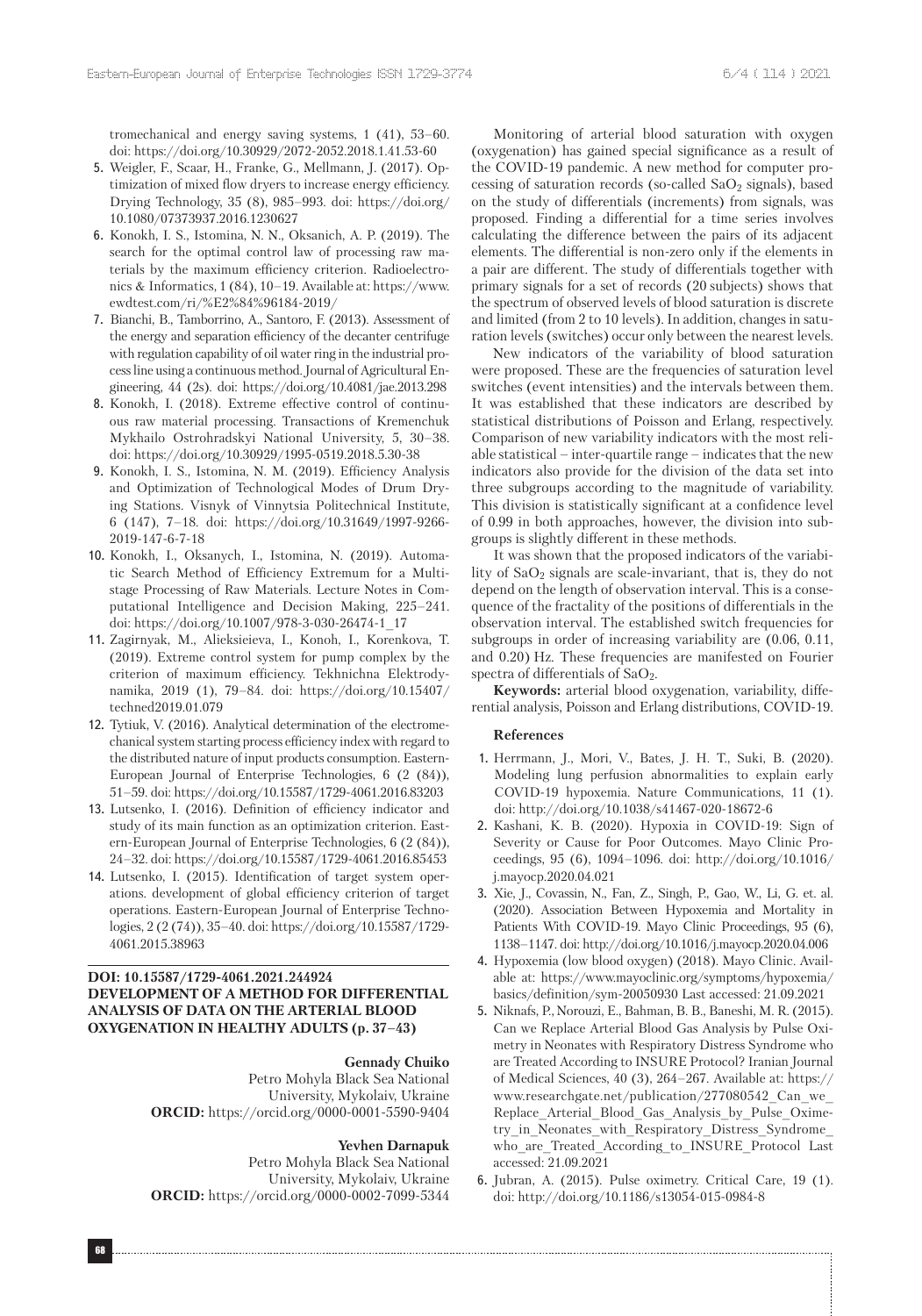- 7. Mack, E. (2007). Focus on Diagnosis: Co-oximetry. Pediatrics in Review, 28 (2), 73–74. doi: http://doi.org/10.1542/ pir.28-2-73
- 8. Chushkin, M., Popova, L., Shergina, E,, Krasnikova, E., Gordeeva, O., Karpina, N. (2020). Comparative analysis of the arterial oxygen saturation (SaO2) and pulse oximetry measurements  $(SpO<sub>2</sub>)$  in patients with pulmonary tuberculosis. European Respiratory Journal, 56. doi: http://doi.org/ 10.1183/13993003.congress-2020.3209
- 9. Wilson-Baig, N., McDonnell, T., Bentley, A. (2021). Discrepancy between  $SpO<sub>2</sub>$  and  $SaO<sub>2</sub>$  in patients with COVID-19. Anaesthesia, 76 (S3), 6–7. doi: http://doi.org/10.1111/anae.15228
- 10. Shenoy, N., Luchtel, R., Gulani, P. (2020). Considerations for target oxygen saturation in COVID-19 patients: are we under-shooting? BMC Medicine, 18 (1). doi: http://doi.org/ 10.1186/s12916-020-01735-2
- 11. Fossion, R., Fossion, J. P. J., Rivera, A. L., Lecona, O. A., Toledo-Roy, J. C., García-Pelagio, K. P. et. al.; Olivares-Quiroz, L., Resendis-Antonio, O. (Eds.) (2018). Homeostasis from a Time-Series Perspective: An Intuitive Interpretation of the Variability of Physiological Variables. Quantitative Models for Microscopic to Macroscopic Biological Macromolecules and Tissues. Cham: Springer, 87–109. doi: http://doi.org/ 10.1007/978-3-319-73975-5\_5
- 12. Chuiko, G., Dvornik, O., Darnapuk, Y., Baganov, Y. (2021). Devising a new filtration method and proof of self-similarity of electromyograms. Eastern-European Journal of Enterprise Technologies, 4 (9 (112)), 15–22. doi: http://doi.org/ 10.15587/1729-4061.2021.239165
- 13. Yoshida, M., Onda, K., Wada, Y., Kuwahara, M. (2015). Influence of sickness condition on diurnal rhythms of heart rate and heart rate variability in cows. Journal of Veterinary Medical Science, 77 (3), 375–379. doi: http://doi.org/ 10.1292/jvms.14-0402
- 14. Bhogal, A. S., Mani, A. R. (2017). Pattern Analysis of Oxygen Saturation Variability in Healthy Individuals: Entropy of Pulse Oximetry Signals Carries Information about Mean Oxygen Saturation. Frontiers in Physiology, 8. doi: http:// doi.org/10.3389/fphys.2017.00555
- 15. Frost, J. (2019). Introduction to Statistics: An Intuitive Guide for Analyzing Data and Unlocking Discoveries. Available at: https://www.goodreads.com/book/show/53632396-introduction-to-statistics Last accessed: 21.09.2021
- 16. Chuiko, G., Darnapuk, Y., Dvornik, O., Kraynik, Y., Yaremchuk, O., Haab, R. (2021). A New Way of Data Analysis and Rating of the Blood Oxygen Saturation Variability. 2021 IEEE 12th International Conference on Electronics and Information Technologies (ELIT), 51–54. doi: http://doi.org/ 10.1109/elit53502.2021.9501109
- 17. Chuiko, G., Darnapuk, Y., Dvornik, O., Kraynik, Y., Yaremchuk, O., Davidenko, A. (2021). «Devil's stairs», Poisson's Statistics, and Patient Sorting via Variabilities for Oxygenation: All from Arterial Blood Gas Data. doi: http://doi.org/ 10.1101/2021.08.10.455835
- 18. Goldberger, A. L., Amaral, L. A. N., Glass, L., Hausdorff, J. M., Ivanov, P. C., Mark, R. G. et. al. (2000). PhysioBank, PhysioToolkit, and PhysioNet: Components of a new research resource for complex physiologic signals.. Circulation, 101 (23), e215–e220. doi: http://doi.org/10.1161/01.cir.101.23.e215
- 19. Ghassemi, M., Moody, B., Lehman, L., Song, C., Li, Q., Sun, H. et. al. (2018). You Snooze, You Win: The PhysioNet/ Computing in Cardiology Challenge 2018. 2018 Computing in Cardiology Conference (CinC). doi: http://doi.org/ 10.22489/cinc.2018.049

- 20. Bernardin, L., Chin, P., DeMarco, P., Geddes, K. O., Hare, D. E. G., Heal, K. M. et. al. (2020). Maple Programming Guide. Maplesoft, a division of Waterloo Maple Inc. Available at: https://maplesoft.com/documentation\_center/ maple2020/ProgrammingGuide.pdf Last accessed: 21.09.2021
- 21. Karlis, D., Xekalaki, E. (2007). Mixed Poisson Distributions. International Statistical Review, 73 (1), 35–58. doi: http:// doi.org/10.1111/j.1751-5823.2005.tb00250.x
- 22. Scott, D. W. (2010). Averaged shifted histogram. Wiley Interdisciplinary Reviews: Computational Statistics, 2 (2), 160–164. doi: http://doi.org/10.1002/wics.54
- 23. Weglarczyk, S. (2018). Kernel density estimation and its application. ITM Web of Conferences, XLVIII Seminar of Applied Mathematics, 23 (2). doi: http://doi.org/10.1051/ itmconf/20182300037
- 24. Tetrax: Fourier transformation of postural sway, Sunlight. Available at: http://postureetmesure.free.fr/docs/Tetrax-FourierTransformation.pdf Last accessed: 21.09.2021
- 25. Amaral, L. (2012). A Brief Overview of Multifractal Time Series. Available at: https://archive.physionet.org/tutorials/ multifractal/ Last accessed: 21.09.2021
- 26. Banerjee, S., Easwaramoorthy, D., Gowrisankar, A. (2021). Fractal Functions, Dimensions and Signal Analysis. Cham: Springer. doi: http://doi.org/10.1007/978-3-030-62672-3

## **DOI: 10.15587/1729-4061.2021.243735 DEVELOPMENT OF A HEURISTIC TO SOLVE THE GENERAL TRANSPORTATION PROBLEM (p. 44–51)**

#### **Elias Munapo**

North-West University, Mafikeng, South Africa **ORCID:** https://orcid.org/0000-0001-6279-3729

The transportation problem is well known and has very important applications. For this well-researched model, there are very efficient approaches for solving it that are available. These approaches include formulating the transportation problem as a linear program and then using the efficient methods such as the simplex method or interior point algorithms.

The Hungarian method is another efficient method for solving both the assignment model and the general transportation model. An assignment problem is a special case of the transportation model in which all supply and demand points are 1. Every transportation problem can be converted into an assignment problem since rows and columns can be split so that each supply and each demand point is 1.

The transportation simplex method is another method that is also used to solve the general transportation problem. This method is also called the modified distribution method (MODI). To use this approach, a starting solution is required and the closer the starting solution to the optimal solution, the fewer the iterations that are required to reach optimality.

The fourth method for transportation models is the network simplex method, which is the fastest so far. Unfortunately, all these approaches for transportation models are serial in nature and are very difficult to parallelize, which makes it difficult to efficiently use the available massively parallel technology. There is a need for an efficient approach for the transportation problem, which is easily parallelizable. This paper presents a See-Saw approach for solving the general transportation problem. This is an extension of the See-Saw approach for solving the assignment problem. The See-Saw moves can be done independently, which makes the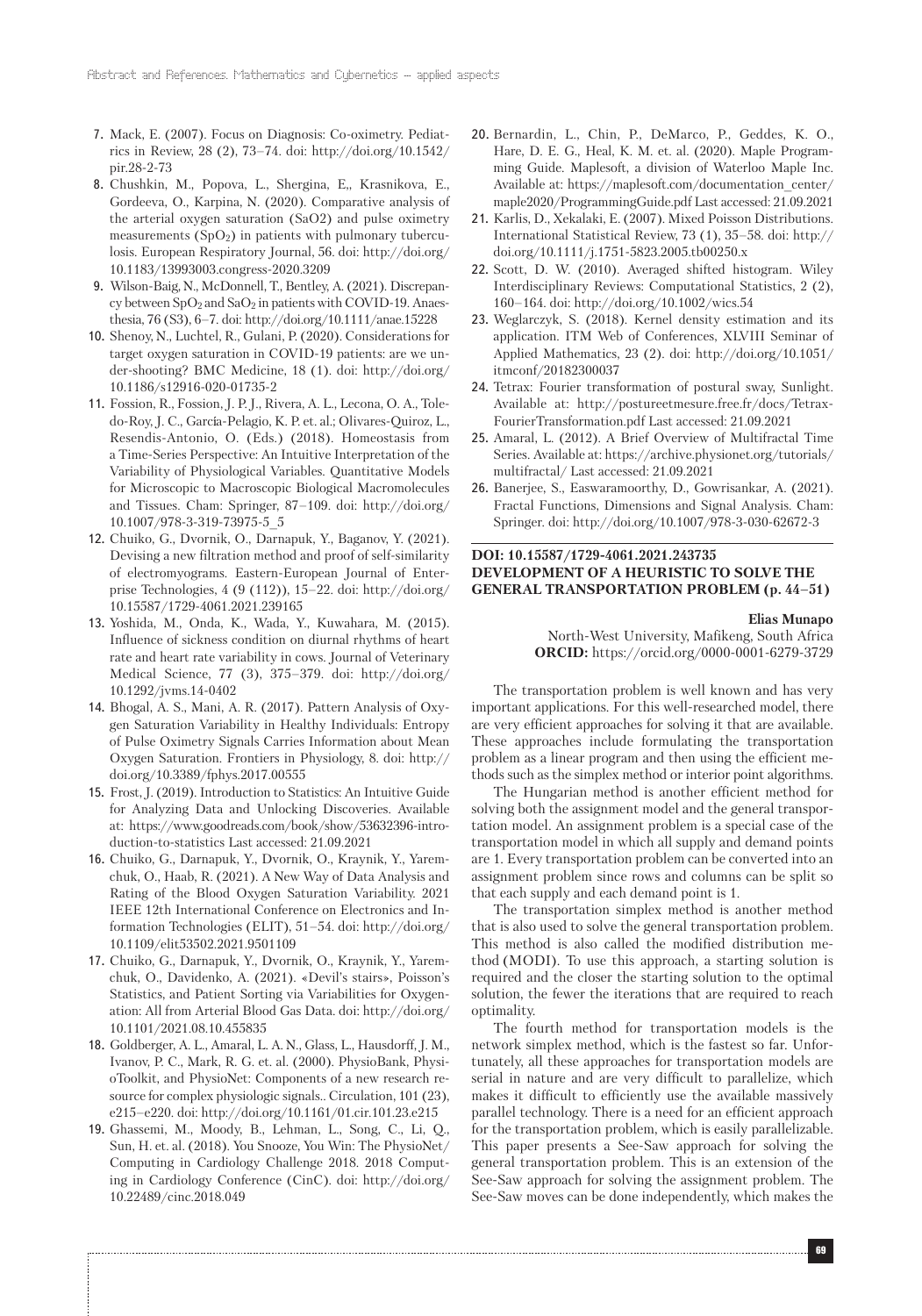approach proposed in this paper more promising than the available methods for transportation models.

**Keywords:** transportation problem, Sew-Saw rule, linear programming, transportation simplex method.

#### **References**

- 1. Conte, D., Grossi, G., Lanzarotti, R., Lin, J., Petrini, A. (2021). Analysis of a parallel MCMC algorithm for graph coloring with nearly uniform balancing. Pattern Recognition Letters, 149, 30–36. doi: https://doi.org/10.1016/j.patrec.2021.05.014
- 2. Kumar, S., Munapo, E., Nyamugure, P. (2021). An Insight into the Characteristic Equation for an Integer Program. International Journal of Mathematical, Engineering and Management Sciences, 6 (2), 611–620. doi: https://doi.org/ 10.33889/ijmems.2021.6.2.037
- 3. Kline, A., Ahner, D., Hill, R. (2019). The Weapon-Target Assignment Problem. Computers & Operations Research, 105, 226–236. doi: https://doi.org/10.1016/j.cor.2018.10.015
- 4. Liu, Y., Tu, Y., Zhang, Z. (2021). The row pivoting method for linear programming. Omega, 100, 102354. doi: https:// doi.org/10.1016/j.omega.2020.102354
- 5. Castro, J., Nasini, S. (2021). A specialized interior-point algorithm for huge minimum convex cost flows in bipartite networks. European Journal of Operational Research, 290 (3), 857–869. doi: https://doi.org/10.1016/j.ejor.2020.10.027
- 6. Rabbani, Q., Khan, A., Quddoos, A. (2019). Modified Hungarian method for unbalanced assignment problem with multiple jobs. Applied Mathematics and Computation, 361, 493–498. doi: https://doi.org/10.1016/j.amc.2019.05.041
- 7. Taha, H. A. (2017). Operations Research: An Introduction. Harlow, United Kingdom: Pearson.
- 8. Singh, G., Singh, A. (2021). Extension of particle swarm optimization algorithm for solving transportation problem in fuzzy environment. Applied Soft Computing, 110, 107619. doi: https://doi.org/10.1016/j.asoc.2021.107619
- 9. Holzhauser, M., Krumke, S. O., Thielen, C. (2017). A network simplex method for the budget-constrained minimum cost flow problem. European Journal of Operational Research, 259 (3), 864–872. doi: https://doi.org/10.1016/j.ejor.2016.11.024
- 10. Micheli, G., Weger, V. (2019). On Rectangular Unimodular Matrices over the Algebraic Integers. SIAM Journal on Discrete Mathematics, 33 (1), 425–437. doi: https://doi.org/ 10.1137/18m1177093

# **DOI: 10.15587/1729-4061.2021.245703 BUILDING A MODEL OF THE PROCESS OF SHOOTING A MOBILE ARMORED TARGET WITH DIRECTED FRAGMENTATION-BEAM SHELLS IN THE FORM OF A DISCRETE-CONTINUOUS STOCHASTIC SYSTEM (p. 51–63)**

### **Vadim Yakovenko**

National Defence University of Ukraine named after Ivan Cherniakhovskyi, Kyiv, Ukraine **ORCID:** https://orcid.org/0000-0001-8591-6998

### **Bohdan Volochiy**

Lviv Polytechnic National University, Lviv, Ukraine **ORCID:** https://orcid.org/0000-0001-5230-9921

### **Yuriy Sydorenko**

E. O. Paton Institute of Materials Science and Welding of the National Technical University of Ukraine «Igor Sikorsky Kyiv Polytechnic Institute», Kyiv, Ukraine **ORCID:** https://orcid.org/0000-0001-8780-9459

### **Nataliia Furmanova**

Zaporizhzhia Polytechnic National University, Zaporizhzhia, Ukraine **ORCID:** https://orcid.org/0000-0002-8670-2948

#### **Oleksandr Malyi**

Zaporizhzhia Polytechnic National University, Zaporizhzhia, Ukraine **ORCID:** https://orcid.org/0000-0002-8457-8154

#### **Anton Tkachenko**

National Defence University of Ukraine named after Ivan Cherniakhovskyi, Kyiv, Ukraine **ORCID:** https://orcid.org/0000-0001-9145-7003

### **Yurii Olshevskyi**

National Defence University of Ukraine named after Ivan Cherniakhovskyi, Kyiv, Ukraine **ORCID:** https://orcid.org/0000-0002-4565-357X

This paper describes the process of shooting a mobile armored combat vehicle with directed fragmentation-beam shells as a discrete-continuous random process. Based on this approach, a stochastic model has been proposed in the form of a system of Kolmogorov-Chapman differential equations.

A universal model of the process of defeating a moving armored target with directed fragmentation-beam shells has been built, which would provide preconditions for experimental studies into the effectiveness of various variants of the components of the artillery system for three-shot firing.

The execution of an artillery task is considered as a set of certain procedures characterized by the average value of its duration. They are dependent on the firing phases involving a prospective automatic gun and the explosive destruction of fragmentation-beam shells while the explosive destruction of each shell case is characterized by the self-propagation of the reaction of explosive transformations based on tabular data on the target. An indicator of the functionality of various design options for fragmentation-beam shells is the probability of causing damage by «useful fragments» in the vulnerable compartments of a combat armored vehicle.

Devising universal models for the process of shooting a moving armored vehicle forms preconditions for further full-time experiments in accordance with the design solutions defined as a result of modeling. It is possible to use the developed discrete-continuous stochastic model in other modeling tasks to determine the optimal value of defeat.

As regards the practical application of discrete-continuous stochastic models, one can argue about the possibility of reducing the cost of performing design tasks related to weapons by 25 % and decreasing the likelihood of making mistakes at the stage of system engineering design.

**Keywords:** discrete-continuous stochastic model, graph of states and transitions, fragmentation-beam shells.

#### **References**

1. Yakovenko, V. V., Grechanik, E. I., Abdullayev, R. Ya., Bychenkov, V. V., Gumenyuk, K. V., Sobko, I. V. (2020). Modeling of the influence of fragments of ammunition on the biological tissue of a military in protective elements of combat equipment. Azerbaijan Medical Journal, 5, 107–115. Available at: https://www.scopus.com/ record/display.uri?eid=2-s2.0-85098947772&origin=results list&sort=plf-f&src=s&sid=36783bf6d861a362f2d328b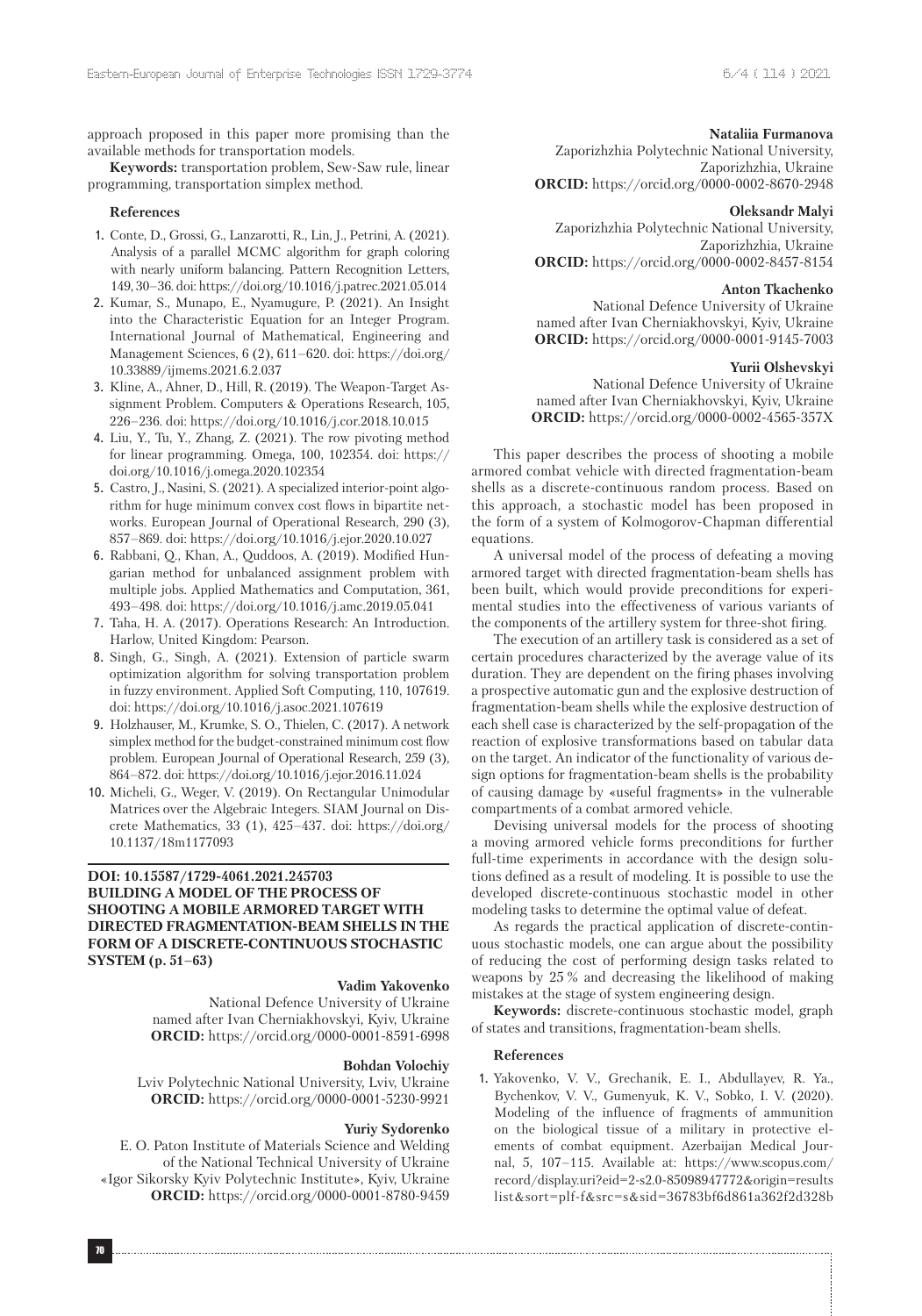48616c985&sot=a&sdt=a&sl=17&s=SOURCE-ID+ %2828079%29&relpos=67&citeCnt=0&searchTerm

- 2. Spear, D. G., Palazotto, A. N., Kemnitz, R. A. (2021). Modeling and Simulation Techniques Used in High Strain Rate Projectile Impact. Mathematics, 9 (3), 274. doi: https://doi.org/ 10.3390/math9030274
- 3. Fares, J., Fares, Y. (2018). Cluster munitions: military use and civilian health hazards. Bulletin of the World Health Organization, 96 (8), 584–585. doi: https://doi.org/10.2471/ blt.17.202481
- 4. Zubov, V. N. (2017). Perspektivnye evropeyskie malokalibernye boepripasy vozdushnogo podryva s programmiruemymi vzryvatelyami. Izvestiya Rossiyskoy akademii raketnyh i artilleriyskih nauk, 4 (99), 105–114. Available at: http://btvt. narod.ru/4/rarn\_airburst.htm
- 5. Safety, Reliability & Performance of the Ahead (ABM). Programmable Fuze System (2004). NDIA 39th Annual Gun & Ammunition. Baltimore. Available at: https://present5. com/safety-reliability-performance-of-the-ahead-abm/
- 6. Piazza, E. (2000). Adaptive algorithms for real-time target extraction from a surface movement radar. P Parallel and Distributed Methods for Image Processing IV. doi: https:// doi.org/10.1117/12.403606
- 7. Sydorenko, Y. M., Semon, B. J., Yakovenko, V. V., Ryzhov, Y. V., Ivanyk, E. G. (2020). Spatial Distribution of Mass and Speed on Movement of Two Shrapnel Discs of Variable Thickness in Explosive Load. Defence Science Journal, 70 (5), 479–485. doi: https://doi.org/10.14429/dsj.70.14524
- 8. Paschenko, V. I., Sidorenko, Yu. M. (2011). Komp'yuternoe modelirovanie processa vzryvnogo metaniya metallicheskoy plity. Visnyk NTUU «KPI». Seriya «Mashynobuduvannia», 1 (61), 113–120. Available at: https://ela.kpi.ua/handle/ 123456789/4165
- 9. Yakovenko, V., Khoma, V., Lyulka, O. (2019). Justification of the calculation order of efficiency indicators of armored fighting vehicles damaging by the direct fire of prospective anti-tank means. Collection of Scientific Works of Odesa

Military Academy, 2 (12), 174–177. doi: https://doi.org/ 10.37129/2313-7509.2019.12.2.174-177

- 10. Korolev, S. A., Lipanov, A. M., Tenenev, V. A., Rusyak, I. G. (2019). Simulation of the spatial motion of projectile in the presence of mass and shape asymmetry. AIP Conference Proceedings. doi: https://doi.org/10.1063/1.5099871
- 11. Zhao, C., Wang, S., Guo, C., Liu, D., Ma, F. (2020). Experimental study on fragmentation of explosive loaded steel projectile. International Journal of Impact Engineering, 144, 103610. doi: https://doi.org/10.1016/j.ijimpeng.2020.103610
- 12. Alan, C., Elvedin, K. (2021). Application of a terminal-ballistics model for estimating munition lethal radius on mortar projectiles and rocket warheads. The Journal of Defense Modeling and Simulation: Applications, Methodology, Technology, 154851292199879. doi: https://doi.org/ 10.1177/1548512921998798
- 13. Li, H., Zhang, X., Gao, J. (2019). Modeling and calculation method of target damage based on multi-attitude flying projectile in space intersection. Optik, 180, 648–656. doi: https://doi.org/10.1016/j.ijleo.2018.11.152
- 14. Romanov, N. I., Semenov, Yu. I., Zavalishin, Yu. I., Rodionov, F. F., Kudryavcev, V. N.; Romanov, N. I. (Ed.) (1973). Teoriya strel'by iz tankov. Moscow: Izdat. Akademii, 136–143. Available at: https://cat.gpntb.ru/?id=FT/ShowFT&sid= db74f87c7e8e5832147e21825d08d99d&page=1&squery
- 15. Volochiy, B. Yu. (2004). Tekhnolohiya modeliuvannia alhorytmiv povedinky informatsiynykh system. Lviv: Vyd-vo Natsionalnoho universytetu «Lvivska politekhnika», 220.
- 16. Fedasyuk, D. V., Volochiy, S. B. (2016). Method of the structural-automaton models development for discrete-continuous stochastic systems. Radioelektronni i kompiuterni systemy, 6 (80), 24–34. Available at: http://nbuv.gov.ua/ UJRN/recs 2016 6 6
- 17. Zheng, K., Wang, Z. (2021). Numerical investigation on failure behavior of steel plate under explosive loading. Science China Technological Sciences, 64 (6), 1311–1324. doi: https://doi.org/10.1007/s11431-020-1782-3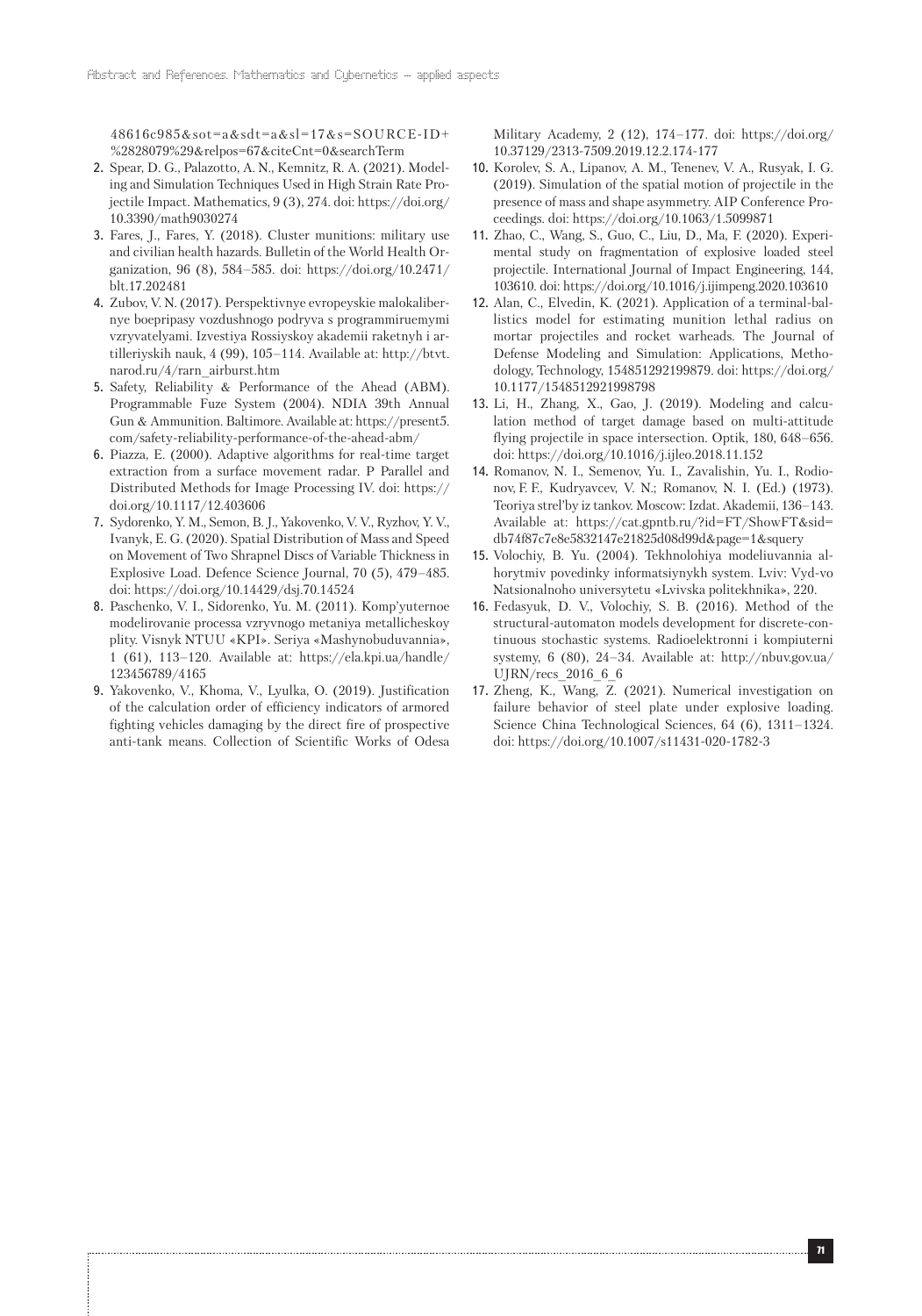# 

**АНОТАЦІЇ** 

MATHEMATICS AND CYBERNETICS – APPLIED ASPECTS

### **DOI: 10.15587/1729-4061.2021.245222 РЕАЛІЗАЦІЯ НОВОГО ГІБРИДНОГО ЕВОЛЮЦІЙНОГО АЛГОРИТМУ З УПРАВЛІННЯМ НА ОСНОВІ НЕЧІТКОЇ ЛОГІКИ ДЛЯ ЗАДАЧ ОПТИМІЗАЦІЇ (c. 6–14)**

### **Maan Afathi**

Основною метою використання гібридного еволюційного алгоритму є досягнення оптимальних значень і цілей, яких не можуть досягти традиційні методи, і оскільки існують різні еволюційні обчислення, кожен з них має різні переваги і можливості. Тому дослідники об'єднують більше одного алгоритму в гібридну форму для збільшення здатності цих алгоритмів виконувати еволюційні обчислення. У даній роботі пропонується новий алгоритм для гібридного генетичного алгоритму (GA) і оптимізації рою частинок (PSO) з управлінням на основі нечіткої логіки (FLC) для оптимізації функцій. Нечітка логіка застосовується для динамічного перемикання між еволюційними алгоритмами для підвищення продуктивності алгоритму. Проведено порівняння гібридних еволюційних алгоритмів HEF з GA, PSO, GAPSO і PSOGA. При порівнянні використовуються різні функції вимірювання. Окрім сильно опуклих функцій, ці функції можуть бути рівномірно розподілені чи ні, і є важливими для оцінки нашого підходу. Для кожної функції використовувалися 500, 1000 і 1500 ітерацій. Ефективність алгоритму HEF була перевірена на чотирьох функціях. Новий алгоритм часто виявляється кращим рішенням, на нього припадає 75 % всіх випробувань. Цей метод перевершує традиційні методи з точки зору ефективності.

**Ключові слова:** еволюційні обчислення, GA, PSO, FLC, оптимізація, гібридний еволюційний алгоритм.

### **DOI: 10.15587/1729-4061.2021.234915**

### **РОЗРОБКА УДОСКОНАЛЕНОГО АЛГОРИТМУ РОЗКИДАНОГО ПОШУКУ З ВИКОРИСТАННЯМ ДИСКРЕТНО-ХАОТИЧНОЇ КАРТИ КОТА АРНОЛЬДА (c. 15–20)**

#### **Amaal Ghazi Hamad Rafash, Enas Mohammed Hussein Saeed, Al-Sharify Mushtaq Talib**

Вирішення задач оптимізації є предметом постійно зростаючого інтересу з величезною кількістю алгоритмів. Прикладами таа ких алгоритмів є розкиданий пошук (РП) і генетичні алгоритми. Зміна та вдосконалення алгоритмів може здійснюватися шляхом додавання різноманітності та орієнтованості. Хаотичні карти досить чутливі до початкової точки, що означає, що навіть невелика зміна значення початкової точки призведе до різкої зміни послідовності, створюваної хаотичною картою кота Арнольда. Карта кота Арнольда – це техніка хаотичної карти, яка надає довгі неповторювані випадкові послідовності.

Хаотичні карти відіграють важливу роль у вдосконаленні алгоритмів еволюційної оптимізації та метаевристики, уникаючи локальних оптимумів та прискорюючи збіжність. У даній роботі пропонується реалізація алгоритму розкиданого пошуку з комівояжером в якості прикладу, реалізується і порівнюється розроблений гіпер-метод розкиданого пошуку по карті кота Арнольда (РПККА) з традиційним алгоритмом розкиданого пошуку. РПККА – це гіпер-алгоритм розкиданого пошуку з хаотичним алгоритмом карти кота Арнольда. Розкиданий пошук по карті кота Арнольда показує багатообіцяючі результати за рахунок зменшення кількості ітерацій, необхідних для алгоритму розкиданого пошуку для отримання оптимального рішення (рішень). У даній роботі для демонстрації результатів модифікованого алгоритму розкиданого пошуку по карті кота Арнольда (РПККА) реалізована задача комівояжера, яка є популярним і добре відомим прикладом оптимізації. Реалізація обох алгоритмів здійснюється з однаковими параметрами: розмір популяції, кількість міст, максимальна кількість ітерацій, розмір еталонного набору і т.д. Результати показують поліпшення модифікованого алгоритму за кількістю ітерацій, необхідних для РП, зі скороченням ітерацій на 10–46 % і поліпшенням часу отримання рішень зі скороченням часу на 65 %.

**Ключові слова:** розкиданий пошук, карта кота Арнольда, хаотичний, ЗК, метаевристика, завдання оптимізації.

# **DOI: 10.15587/1729-4061.2021.245010 РОЗРОБКА МАТЕМАТИЧНОЇ МОДЕЛІ ТА АЛГОРИТМУ НАВЧАННЯ НЕЙРОННОЇ МЕРЕЖІ ІЗ РОЗРІДЖЕНИМИ ДИПОЛЬНИМИ СИНАПТИЧНИМИ ЗВ'ЯЗКАМИ ДЛЯ РОЗПІЗНАВАННЯ ОБРАЗІВ (c. 21–27)**

#### **В. В. Литвин, Р. М. Пелещак, І. Р. Пелещак, О. І. Черняк, Л. І. Демків**

Для розв'язування задач розпізнавання спотворених образів за допомогою комп'ютерних систем використовуються структуровані нейронні мережі достатньо великого розміру. Однією з таких нейронних мереж, яка може повністю відновити спотворене зображення, є повнозв'язна псевдоспінова (дипольна) нейромережа, яка володіє асоціативною пам'яттю. При подачі на її вхід деякого образу вона автоматично відбирає і подає на вихід той образ, який є найбільш близьким до вхідного. Цей образ зберігається у пам'яті нейронної мережі в межах парадигми Хопфілда. У межах цієї парадигми можна запам'ятовувати і відтворювати масиви інформації, які володіють власною внутрішньою структурою.

З метою зменшення часу навчання розмір нейромережі мінімізують завдяки спрощенню її структури на основі одного із підходів: перший базується на «регуляризації», а другий – на вилученні із нейронної мережі синаптичних зв'язків. У запропонованій роботі спрощення структури повнозв'язної дипольної нейронної мережі базується саме на диполь-дипольній взаємодії між найближчими сусідніми нейронами мережі.

Запропоновано мінімізацію розміру нейронної мережі завдяки диполь-дипольних синаптичних зв'язків між найближчими нейронами, що скорочує час обчислювального ресурсу при розпізнаванні спотворених образів. Виведено співвідношення для вагових коефіцієнтів синаптичних зв'язків між нейронами в дипольному наближенні. Розроблено алгоритм навчання дипольної нейронної мережі з розрідженими синаптичними зв'язками, яка базується на диполь-дипольній взаємодії між найближчими нейронами.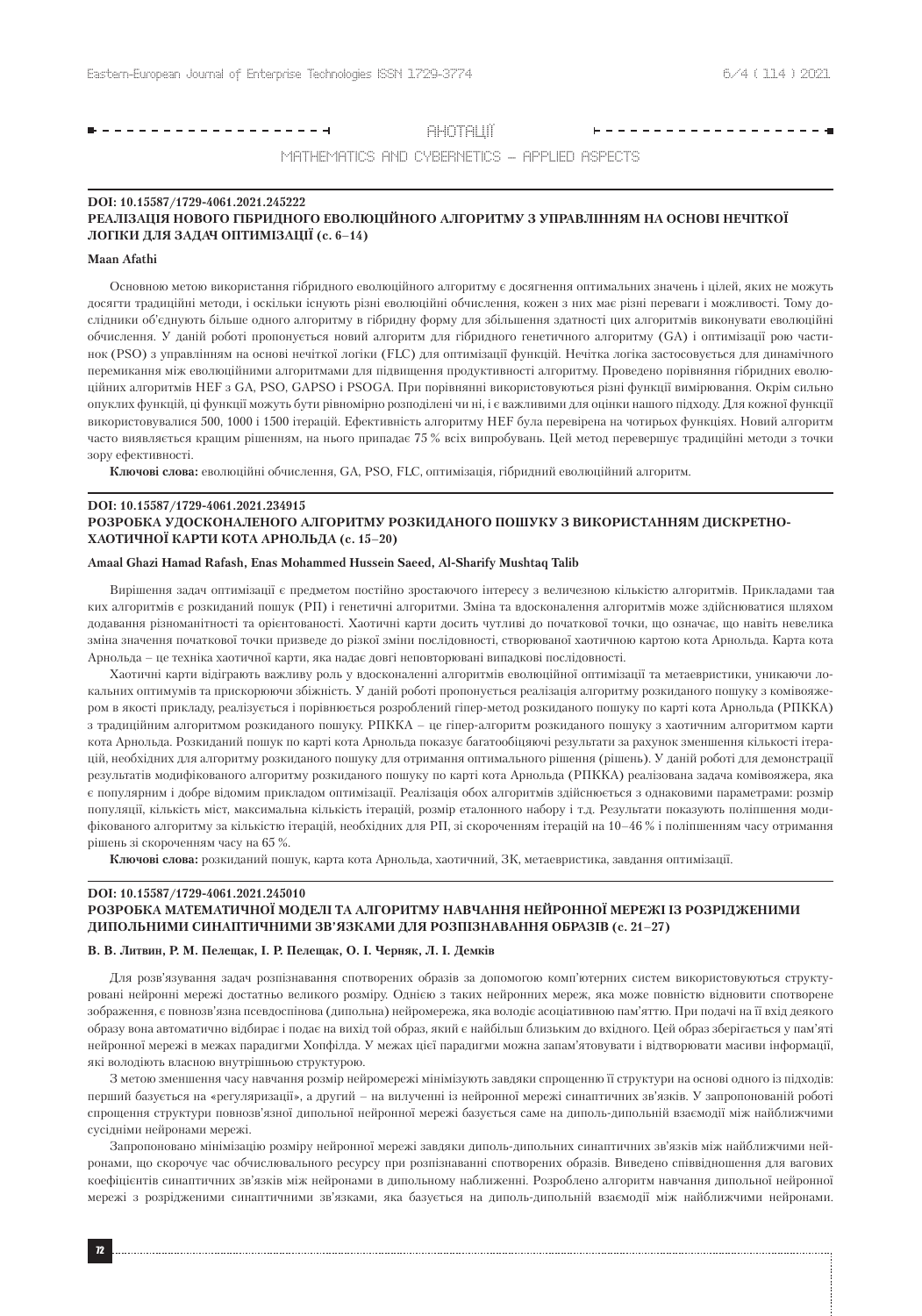Проведено комп'ютерний експеримент, який показав, що нейронна мережа з розрідженими дипольними зв'язками у 3 рази швидше розпізнає спотворені образи (цифри від 0 до 9, які зображені на 25 пікселях), порівняно з повнозв'язною нейронною мережею. **Ключові слова:** математична модель, нейронна мережа, розріджені дипольні синаптичні зв'язки, розпізнавання образів.

### **DOI: 10.15587/1729-4061.2021.245017 КІБЕРНЕТИЧНА ОЦІНКА ЕФЕКТИВНОСТІ ВИКОРИСТАННЯ ЗАПАСІВ (c. 28–37)**

#### **І. А. Луценко**

Дослідження відносяться до області верифікації кібернетичних оціночних показників використання запасів в якості критеріїв ефективності систем перетворювального класу з безперервною подачею технологічного продукту.

Поставлена задача набула ще більшої популярності після появи удосконалених підходів, що дозволяють автоматично змінювати траєкторії управління роботи технологічних систем у режимі реального часу. У таких випадках оцінка поточної ситуації процесу та ефективності використання запасів стала невід'ємною частиною роботи підсистем управління. Тому розробка і верифікація кібернетичної оцінки ефективності для таких систем управління є актуальним завданням.

Першим етапом наукових досліджень була розробка кібернетичної моделі операції з розподіленими параметрами. Запропоновано чотири формальних ознаки. Знаходження інтегральної функцій від цих ознак дало можливість отримати уявлення про деякі кількісні характеристики процесу, а знаходження другої інтегральної характеристики за часом дозволило відображати фізико-кібернетичні параметри процесу.

На другому етапі були запропоновані формули розрахунку основних оціночних показників і проведена їх верифікація при трьох різних траєкторіях управління, яка показала адекватність розробленого підходу.

Завершальним етапом була розробка трьох варіацій формули ефективності, розрахунок якої відбувається у встановлені моменти часу упродовж усього виробничого циклу.

Таким чином кібернетична оцінка ефективності використання запасів дозволяє формалізувати і повністю автоматизувати процеси оптимізації і адаптації функціональних систем підприємства.

**Ключові слова:** запаси, кібернетика, система ефективності, критерій ефективності, важіль управління.

# **DOI: 10.15587/1729-4061.2021.244924 РОЗРОБКА МЕТОДУ ДИФЕРЕНЦІАЛЬНОГО АНАЛІЗУ ДАНИХ ОКСІГЕНАЦІЇ АРТЕРІАЛЬНОЇ КРОВІ У ЗДОРОВИХ ДОРОСЛИХ (c. 37–43)**

### **Г. П. Чуйко, Є. С. Дарнапук**

Моніторинг сатурації артеріальної крові киснем (оксигенації) набули особливої ваги внаслідок пандемії COVID-19. Пропонуєтьр ся новий метод комп'ютерної обробки записів сатурації (так званих SaO<sub>2</sub> сигналів), заснований на вивченні диференціалів (інкрементів) від сигналів. Знаходження диференціалу для часового ряду передбачає обчислення різності між парами його сусідніх елементів. Диференціал є ненульовим лише у випадку якщо елементи в парі є різними. Вивчення диференціалів разом з первинними сигналами для набору записів (20 суб'єктів) показує, що спектр спостережуваних рівнів сатурації крові є дискретним та обмеженим (від 2 до 10 рівнів). Окрім того, зміни рівнів сатурації (перемикання) відбуваються лише між найближчими рівнями.

Запропоновані нові показники варіабельності сатурації крові. Це частоти перемикань рівнів сатурації (інтенсивності подій) та інтервали поміж ними. Встановлено що ці показники описуються статистичними розподілами Пуассона та Ерланга відповідно. Порівняння нових показників варіабельності з найбільш надійним статистичним – міжквартільним діапазоном – показує, що нові показники так само передбачають поділ набору даних на три підгрупи за величиною варіабельності. Цей поділ є статистично значущим на довірчому рівні 0,99 в обох підходах, проте розподіл по підгрупах дещо різний у цих методах.

Показано, що запропоновані показники варіабельності SaO<sub>2</sub> сигналів є масштабне інваріантними, тобто не залежать від довжини інтервалу спостереження. Це є наслідком фрактальності позицій диференціалів на інтервалі спостереження. Встановлені частоти перемикань для підгруп у порядку збільшення варіабельності: (0,06, 0,11, та 0,20) Гц. Ці частоти проявляються на спектрах Фур'є диференціалів SaO<sub>2</sub> сигналів.

**Ключові слова:** оксигенація артеріальної крові, варіабельність, аналіз диференціалів, розподіли Пуассона та Ерланга, COVID-19.

### **DOI: 10.15587/1729-4061.2021.243735**

### **РОЗРОБКА ЕВРИСТИКИ ДЛЯ ВИРІШЕННЯ ЗАГАЛЬНОЇ ТРАНСПОРТНОЇ ЗАДАЧІ (c. 44–51)**

### **Elias Munapo**

Транспортна задача добре відома і широко застосовується. Для цієї добре вивченої задачі існують дуже ефективні методи вирішення. Ці методи включають формулювання транспортної задачі у вигляді лінійної програми з подальшим використанням ефективних методів, таких як симплекс-метод або алгоритми внутрішніх точок.

Ще одним ефективним методом вирішення як задачі про призначення, так і загальної транспортної задачі, є Угорський метод. Задача про призначення є окремим випадком транспортної задачі, в якій всі точки пропозиції і попиту рівні 1. Кожну транспортну задачу можна перетворити на задачу про призначення, оскільки рядки і стовпці можна розділити таким чином, щоб кожна точка пропозиції і кожна точка попиту дорівнювали 1.

Транспортний симплекс-метод – це ще один спосіб, що також використовується для вирішення загальної транспортної задачі. Цей метод також називається модифікованим методом розповсюдження (МОДИ). Для використання цього підходу потрібне вихідне рішення, і чим ближче вихідне рішення до оптимального, тим менше ітерацій потрібно для досягнення оптимальності.

Четвертий метод вирішення транспортних задач – мережевий симплекс-метод, який на даний момент є найшвидшим. На жаль, всі ці методи вирішення транспортних задач носять послідовний характер і дуже важко піддаються розпаралелюванню, що ускладнює